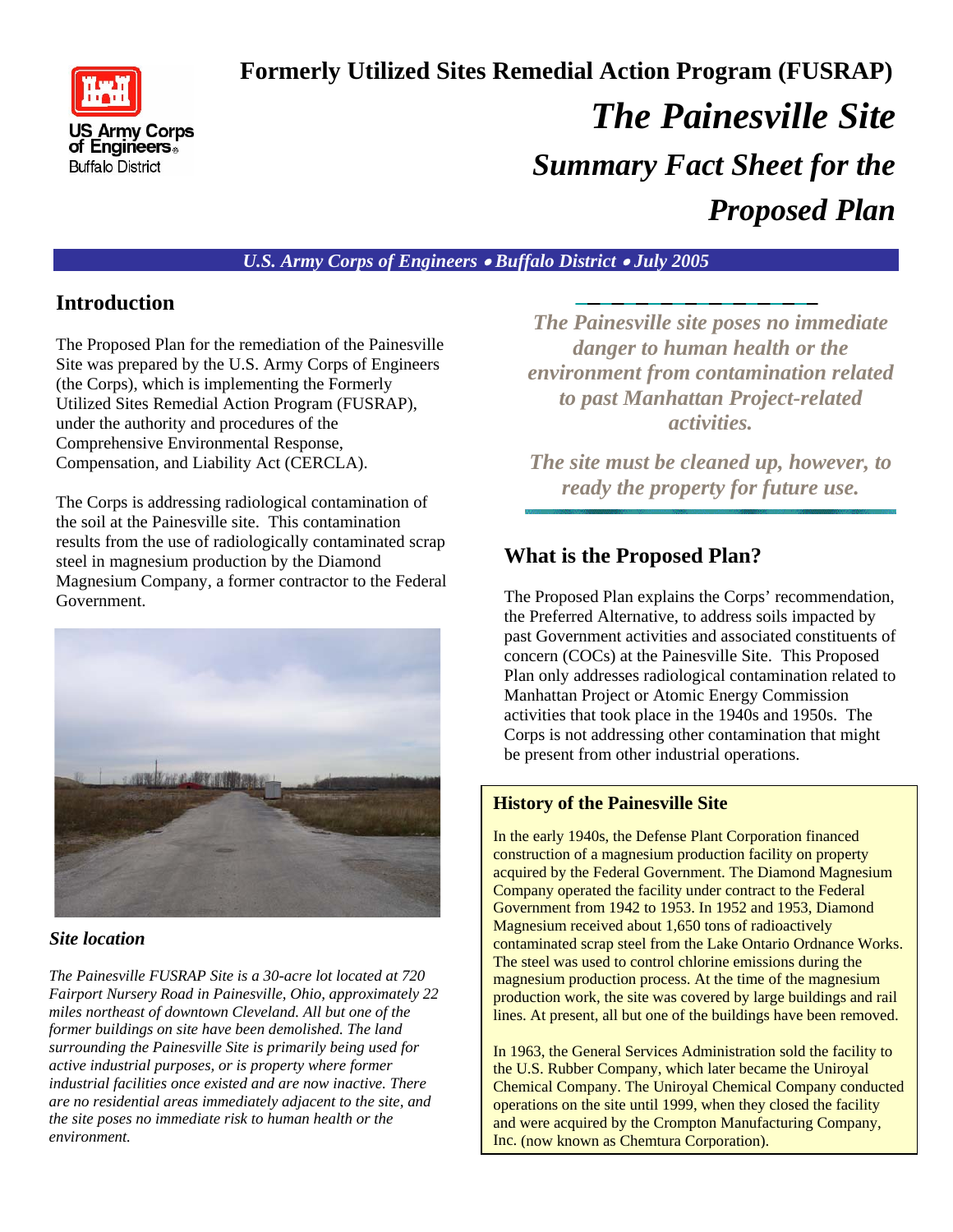# **Alternatives Studied**

In its Feasibility Study of the Painesville site, the Corps developed three remedial alternatives for consideration in this Proposed Plan. The Corps studied alternative remediation actions in order to address the radiological soil contamination at the Painesville site and assure protection of human health and the environment. The alternatives encompass a range of potential actions, and include:

**Alternative 1: No Action**. Under the no action alternative, no additional remedial action would be taken at the Painesville site. This alternative is included to provide a baseline for evaluation of other alternatives in accordance with the NCP and CERCLA requirements. The acceptability of the no action alternative will be determined in relation to the assessment of known site risks and by comparison to other remedial alternatives.

**Alternative 2: Capping in Place.** This alternative combines the installation of a protective cap with environmental monitoring. Impacted soil exceeding the cleanup levels would be covered in-place by an appropriately designed cap. Any regular capping material would serve since the primary purpose is to block an exposure pathway (the Feasibility Study assumed a one-foot thick asphalt cap for cost estimating purposes). The cap(s) would function as a barrier to reduce potential radiation exposure to site workers and the public. In addition, the cap(s) would restrict the migration of contaminants through dispersion and though transport by infiltrating rainwater. Inspections and maintenance of the cap(s) and environmental monitoring would continue following implementation of the remedial action to mitigate potential exposures in the long-term.

#### **Alternative 3: Excavation of Soils and Offsite**

**Disposal.** This alternative involves the excavation of impacted soil exceeding cleanup levels, off-site transportation, and disposal of the soil at a commercial facility outside of Ohio and licensed and/or permitted to accept radiological waste. The estimated volume of soil to be excavated is 4,075 cy. Dust suppression and erosion control measures would be implemented as needed during the remedial action to protect the workers and minimize airborne migration of radionuclides. Site access restrictions and environmental monitoring (air and surface water) would be maintained throughout the remedial action. Excavated areas would be backfilled with clean soil, graded, and re-vegetated. Following completion of the remedial action, the site would meet the requirements for unrestricted release for industrial use.

**Alternative 1: No Action Alternative 2: Capping in Place** 

**Alternative 3: Excavation of Soils and Offsite Disposal** 

# **Determining Future Land Use**

The reasonable future use of a site must be considered when developing alternatives for addressing site contamination. The Painesville Site has been an industrial site since the early 1940s, and is currently zoned as industrial. The Painesville Site is surrounded by active and inactive industrial properties, including an active facility, Twin Rivers Technologies, immediately adjacent to the site. Soils at the site are poorly suited for agricultural purposes, as native soils are high in clay content, and a layer of miscellaneous fill exists over much of the site. Groundwater supplies at the site are low in quantity and of low quality for drinking purposes. Finally, the site property owner, Chemtura Corporation, is conducting chemical cleanup activities at the site and adjacent properties, which include capping of landfills and lagoons, restricting potential future residential development or construction on these areas. Therefore, the Corps has determined that the reasonable expected future site use of the Painesville Site is industrial, and considered a construction worker to be the site user that would probably receive the maximum exposure in an industrial scenario if working at the site 8 hours a day for 250 days a year. Therefore, cleanup goals were developed to be protective for construction worker exposure.

### **The Preferred Alternative**

The Corps prefers Alternative 3, Excavation of Soils and Offsite Disposal, to address impacted soils. All on-site soils exceeding the construction worker cleanup goals will be excavated and shipped off site for disposal at a licensed/permitted disposal facility. Alternative 3 is considered to be the most protective in the long term and is permanent because all soils exceeding the construction worker cleanup goals will be removed from the Painesville Site. Alternative 3 ensures compliance with applicable or relevant and appropriate requirements (ARARs) of Federal and State environmental statutes, since all of the materials exceeding the cleanup goals are removed from the Painesville site. Implementation of the preferred alternative will allow release of the site for industrial use in a reasonable period of time. Release of the Painesville site would only be with respect to the FUSRAP-related materials associated with the radiologically contaminated scrap steel used in magnesium production by the former Diamond Magnesium Company.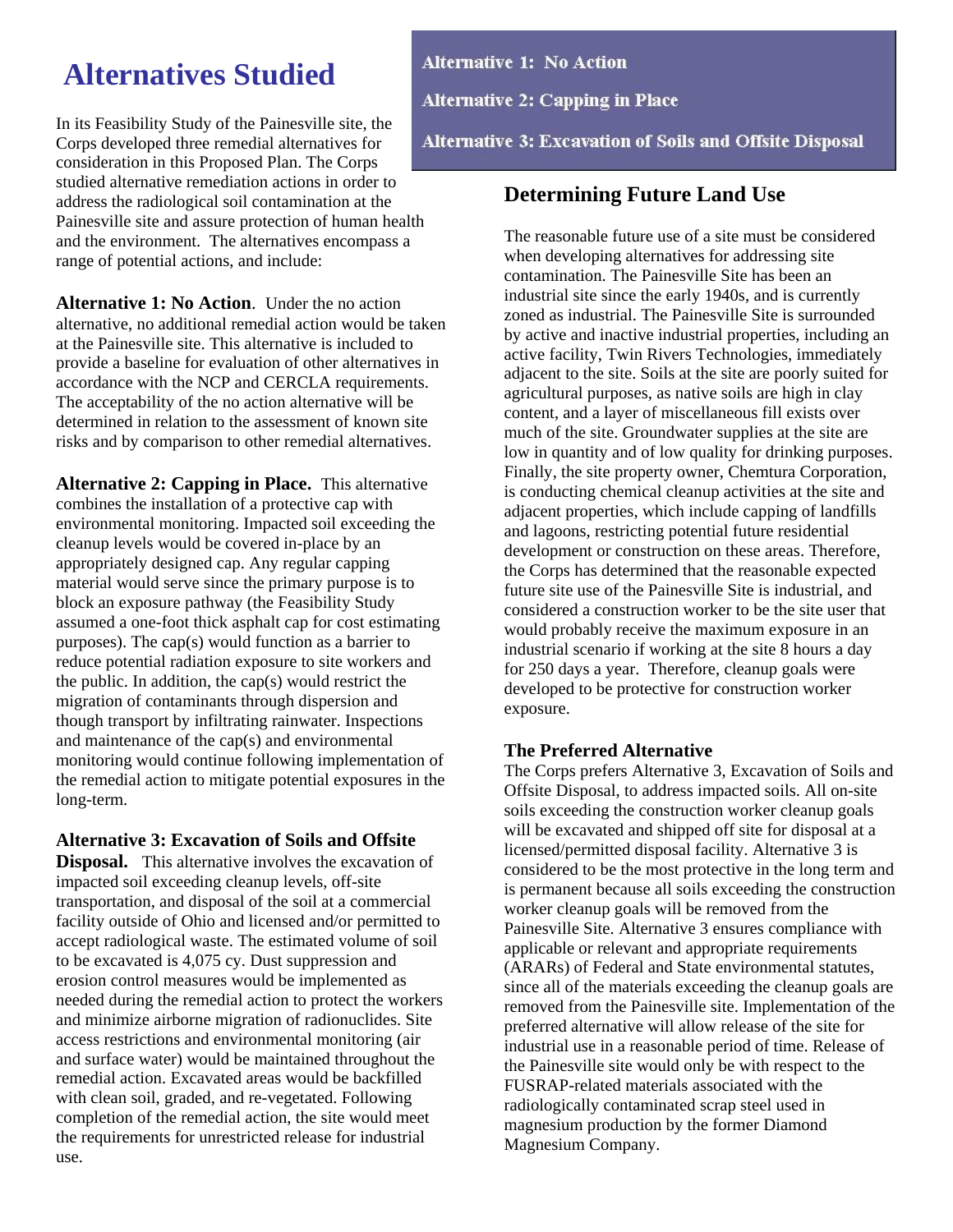# **What has the Corps found so far?**

In the Remedial Investigation/Feasibility Study the Corps identified site features, assessed the nature and extent of constituents, evaluated risks to human health and the environment, and developed remedial alternatives to address constituents associated with Atomic Energy Commission-related activities at the Painesville Site. This Proposed Plan discusses constituents of concern associated with AEC-related activities. USACE has identified four AEC-related COCs at the Painesville Site: radium-226 (and its decay products), thorium-230, thorium-232 (and its decay products), and total uranium.

# **Impacted Soils**

During its investigation, the Corps team focused on features known or believed to have been impacted by past AEC-related activities at the site. *[More detailed information is available in the Remedial Investigation/Feasibility Study (USACE 2003) and Feasibility Study Addendum (USACE 2005), and the Proposed Plan (USACE 2005).]* 

As a result of its RI/FS work, the Corps has estimated that the total volume of soil exceeding cleanup goal levels at the Painesville Site is estimated at up to 4,075 cubic yards (cy). The specific areas are:

### **Area A:**

Area A corresponds to the location where the radiologically contaminated scrap steel was apparently stored on the site prior to its use. Area A was also the area where a Removal Action was conducted in 1998. Radionuclides radium-226, thorium-230 and uranium-238 were the COCs most commonly detected above background in soil samples collected from this area. Area A is approximately 13,518 square feet in size, and extends to a maximum depth of 10 feet. The volume of contaminated soil in Area A is approximately 2,251 cy.

### **Area C:**

Area C corresponds to the former location of the acid digester tanks, into which the radiologically contaminated scrap steel was immersed as part of the chlorine scrubbing process. Radionuclides radium-226, thorium-230 and uranium-238 were the COCs most

commonly detected above background in soil samples collected from this area. Area C is approximately 15,399 square feet in size, and extends to a maximum depth of 4 feet. The volume of contaminated soil in Area C is approximately 1,267 cy.

### **Areas B, D, and G:**

Areas B, D and G were areas identified during the 1996 site-wide gamma walkover survey as having elevated levels of radioactivity. Subsequent soil sampling found levels of radium-226, thorium-230 and uranium-238 above background. Area B is approximately 1,080 square feet in size, and extends to a maximum depth of 2 feet. Area D is approximately 3,591 square feet in size, and extends to a maximum depth of 1 foot. Area G is approximately 1,935 square feet in size, and extends to a maximum depth of 0.5 feet. The contaminated soil volumes for Areas B, D and G are 67 cy, 125 cy, and 36 cy, respectively.

### **Rubble Pile:**

The Rubble Pile is located in the southeast corner of the site, and consists of soil and construction debris from the excavation of foundations in the vicinity of the former acid digesters. Radionuclides radium-226, thorium-230 and uranium-238 were the COCs most commonly detected above background in soil samples collected from this area. The contaminated area in the rubble pile is approximately 5,094 square feet in size, and extends to a maximum depth of 3 feet. The volume of contaminated soil in the Rubble Pile is approximately 331 cy.

# **Next Steps**

Through this review and public comment process concerning the Proposed Plan for the Painesville site, the Corps will develop the final plan and a Record of Decision (ROD) will be signed to put the remediation into motion. If the current schedule remains in place, the Corps expects to begin remediation at the Painesville site next summer (Summer 2006). In the meantime, Corps staff will be working to develop the remedial action plan for the site. The Corps will announce the availability of the ROD in the public administrative record files when it is complete and signed by all parties. The Corps will also hold an information session before actual cleanup work begins on the site, which will detail the activities that will take place.